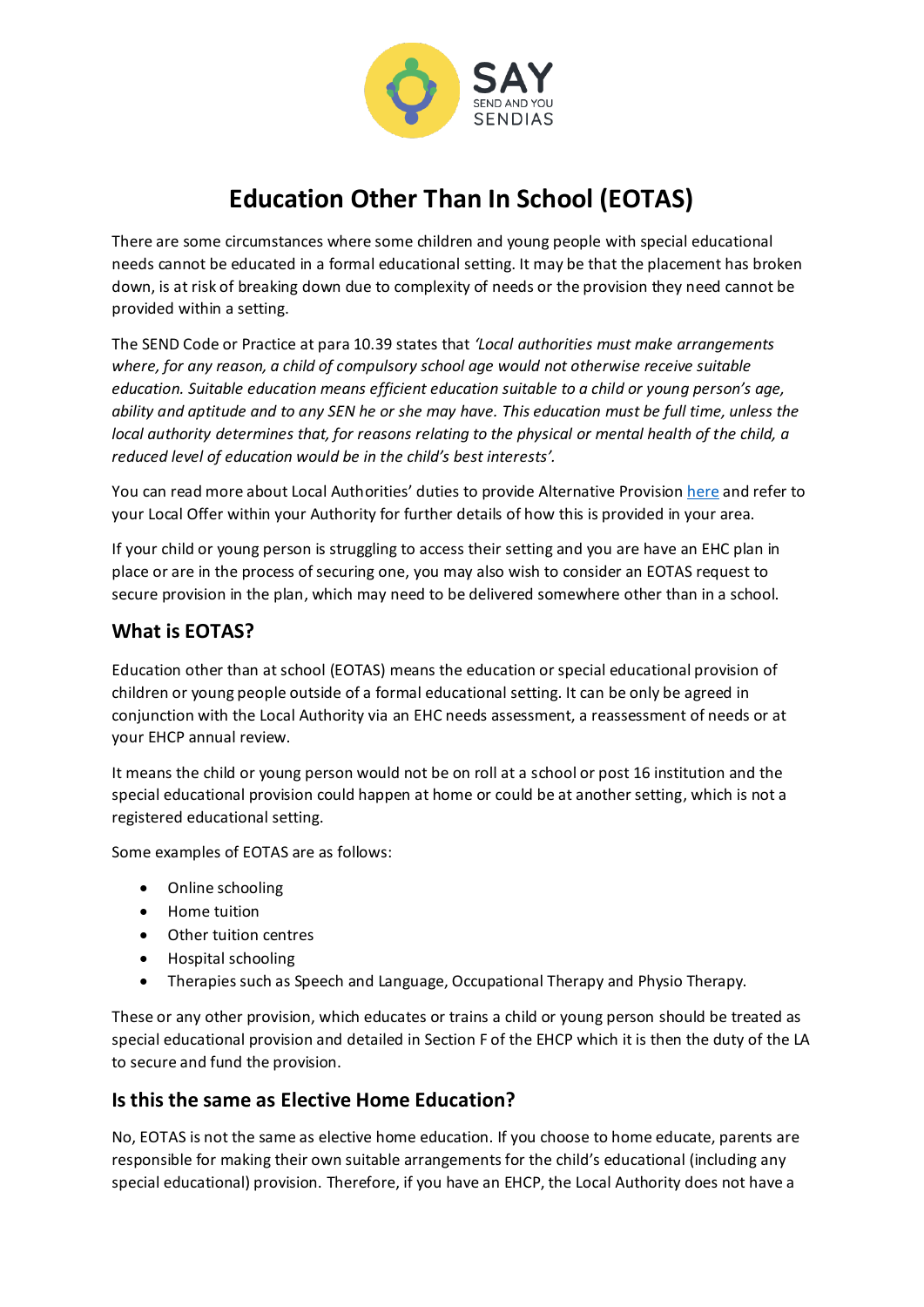duty to provide the provision detailed in Section F. To find out more about Home Education please see our resource [HERE](https://www.sendandyou.org.uk/wp-content/uploads/2021/08/Home-ed-toolkit-final-newlogo.pdf)

#### **How can I request EOTAS?**

Firstly, you will need to be in the process of getting an EHCP or already have one in place. You can then request an EOTAS package as part of the initial EHC process, ask for one within a reassessment of an EHCP or ask for this at an annual review of the plan.

The request should be considered in conjunction with the parent or carer, the young person if appropriate and the Local Authority. The Local Authority must consider your parental wishes but importantly will need to establish whether the evidence that EOTAS is necessary has been established.

The legal test for the Local Authority to consider when a parent or young person makes a request for an EOTAS package is as follows:

*Section 61 CAFA 2014 (1) A Local Authority in England may arrange for any special educational provision that it has decided is necessary for a child or young person for whom it is responsible to be made otherwise than in a school or post-16 institution or a place at which relevant early years education is provided.*

*(2) An authority may do so only if satisfied that it would inappropriate for the provision to be made in a school or post-16 institution or at such a place.*

*(3) Before doing so, the authority must consult the child's parents or the young person.*

The Local Authority must therefore be satisfied that it would be inappropriate for the provision to be made in an educational setting such as a school or post 16 institution.

#### **What makes an educational setting inappropriate?**

This has been considered in the case of **TM v London Borough of Hounslow**, which confirmed that the full effect of the word "inappropriate" must be considered, and that the LA must determine whether a school setting would "not be suitable" or "not be proper". The LA would have to take into account all the circumstances:

These circumstances might include, without giving any exhaustive list, (which must depend on the facts of the case) consideration of the following matters:

- the child's background and medical history
- the particular educational needs of the child
- the facilities that can be provided by a school
- the facilities that could be provided other than in a school
- the comparative cost of the possible alternatives to the child's educational provisions
- the child's reaction to education provisions, either at a school or elsewhere
- the parents' wishes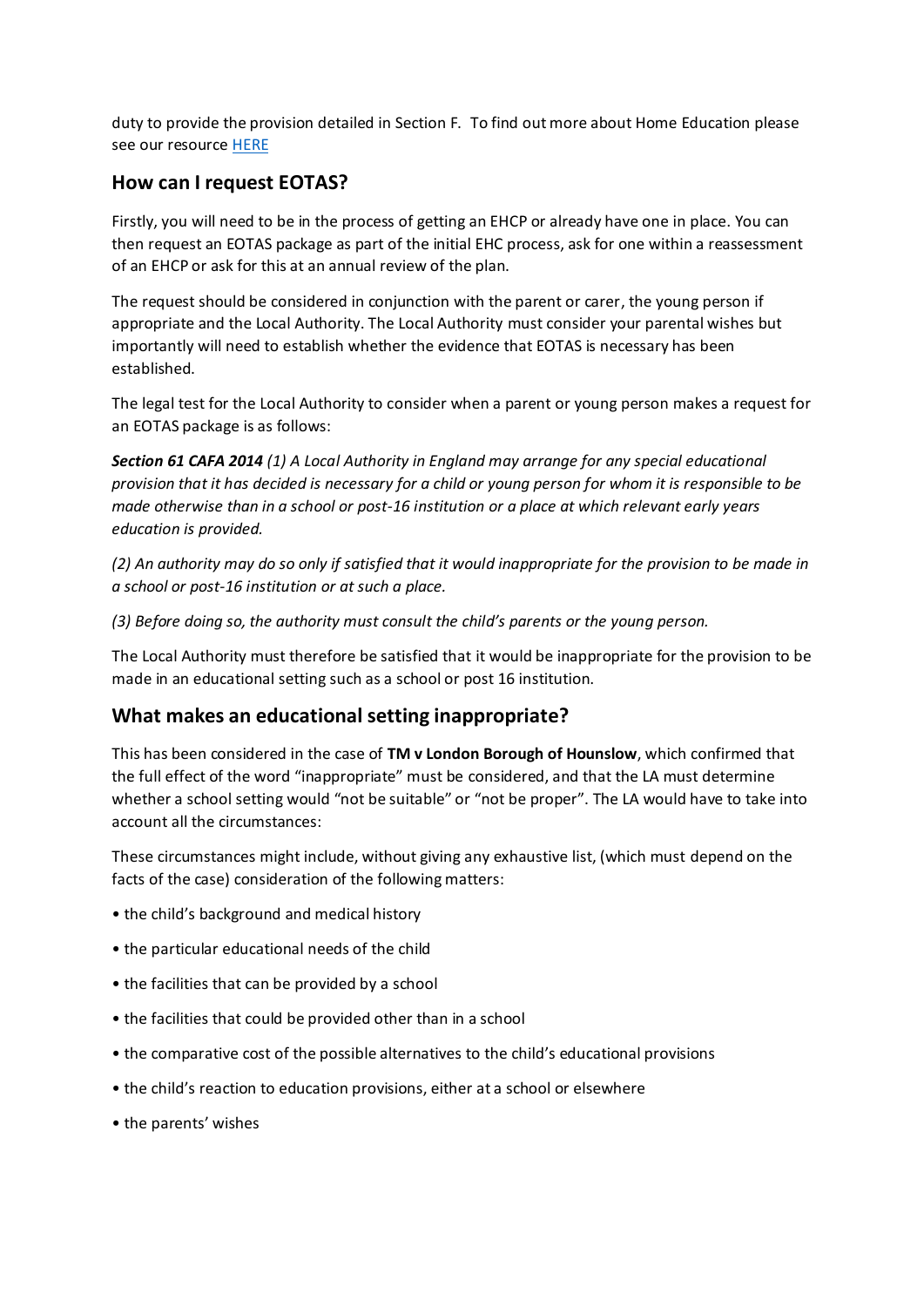# **If an EOTAS package is agreed what should go in the EHCP?**

If an EOTAS package is agreed then case law has determined that Section I of the plan should be left blank, your child will not be on roll at a formal educational setting and the provision in regards to the EOTAS package should be set out in Section F of the EHCP. The provision required should be specific and quantify the provision that is to be provided. Examples of what provision could be in place in section F are given on page 1.

## **What if my child cannot attend school due to their health needs?**

If your child has a health need, which means they are medically unfit to attend their educational setting, there are additional specific duties on the Local Authority to provide alternative education. This is detailed in the statutory guidance for Local Authorities '**[Ensuring a good education for](https://assets.publishing.service.gov.uk/government/uploads/system/uploads/attachment_data/file/941900/health_needs_guidance_accessible.pdf)  [children who cannot attend school because of health needs](https://assets.publishing.service.gov.uk/government/uploads/system/uploads/attachment_data/file/941900/health_needs_guidance_accessible.pdf)**'. This sets out that if a child or young person is going to be absent for more than 15 days due to health needs, the school have a duty to notify the LA who should ensure there is suitable education put into place. This should be a full time education but is based on the child's needs and what is suitable for them.

# **Do you still have an annual review when you have an EOTAS package in place and who holds this?**

Yes, an annual review must take place yearly and should be completed within 12 months of the initial EHC plan being finalised or within 12 months of the previous review. There is the same duty on the Local Authorities to conduct an annual review when a child is educated otherwise than at school. All timescales and obligations will remain the same throughout the annual review process however, the Local Authority may want to see ongoing evidence that it is still inappropriate for your child to be educated in an educational setting so you may wish to consider this evidence before the annual review takes place.

## **What happens if I request an EOTAS package but this is not agreed?**

You have a right of appeal in the following circumstances that may apply here:

- 1. A final plan is issued after the initial EHC needs assessment
- 2. A final amended EHCP after an annual review has been issued
- 3. A final amended EHCP is issued after reassessment.
- 4. A refusal to reassess
- 5. A refusal to amend an EHCP after annual review
- 6. Appealing against a plan being ceased.

If you are appealing based on situation 1,2 or 3 above, then you could directly appeal against the content and placement of the EHCP this being Sections B (needs), F (provision) and I (placement). The onus would be on you as a parent to provide evidence that it would be inappropriate for your child to attend an educational setting. This will be determined on a case-by-case basis having regard to the case law quoted above.

If appealing in the situations 4-56 above you would firstly need to appeal the refusal to reassess or amend and then this would give rise to an appeal against content and placement once an amended EHCP is issued if still not agreed at this stage.